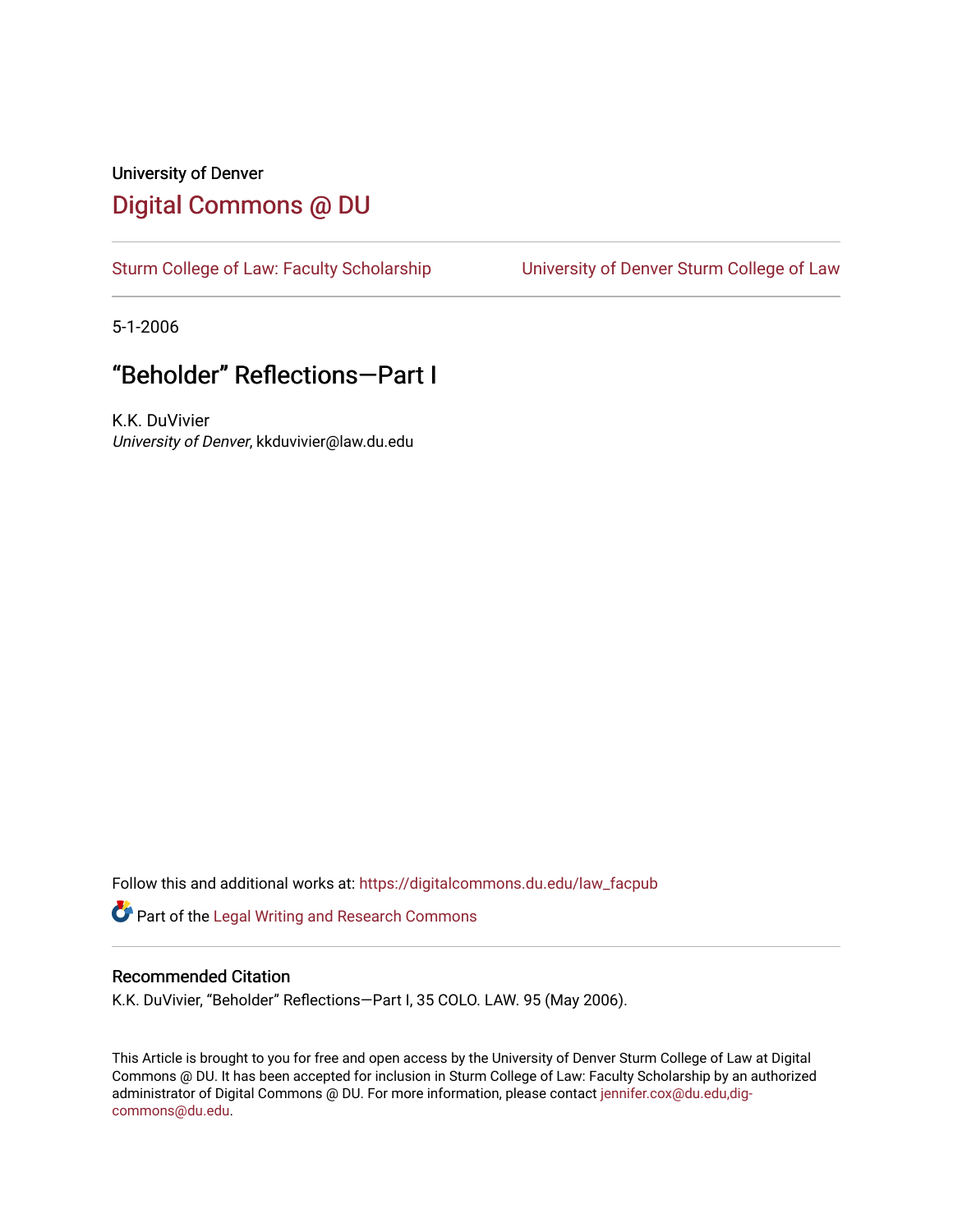## "Beholder" Reflections—Part I

## Publication Statement

Copyright is held by the author. User is responsible for all copyright compliance.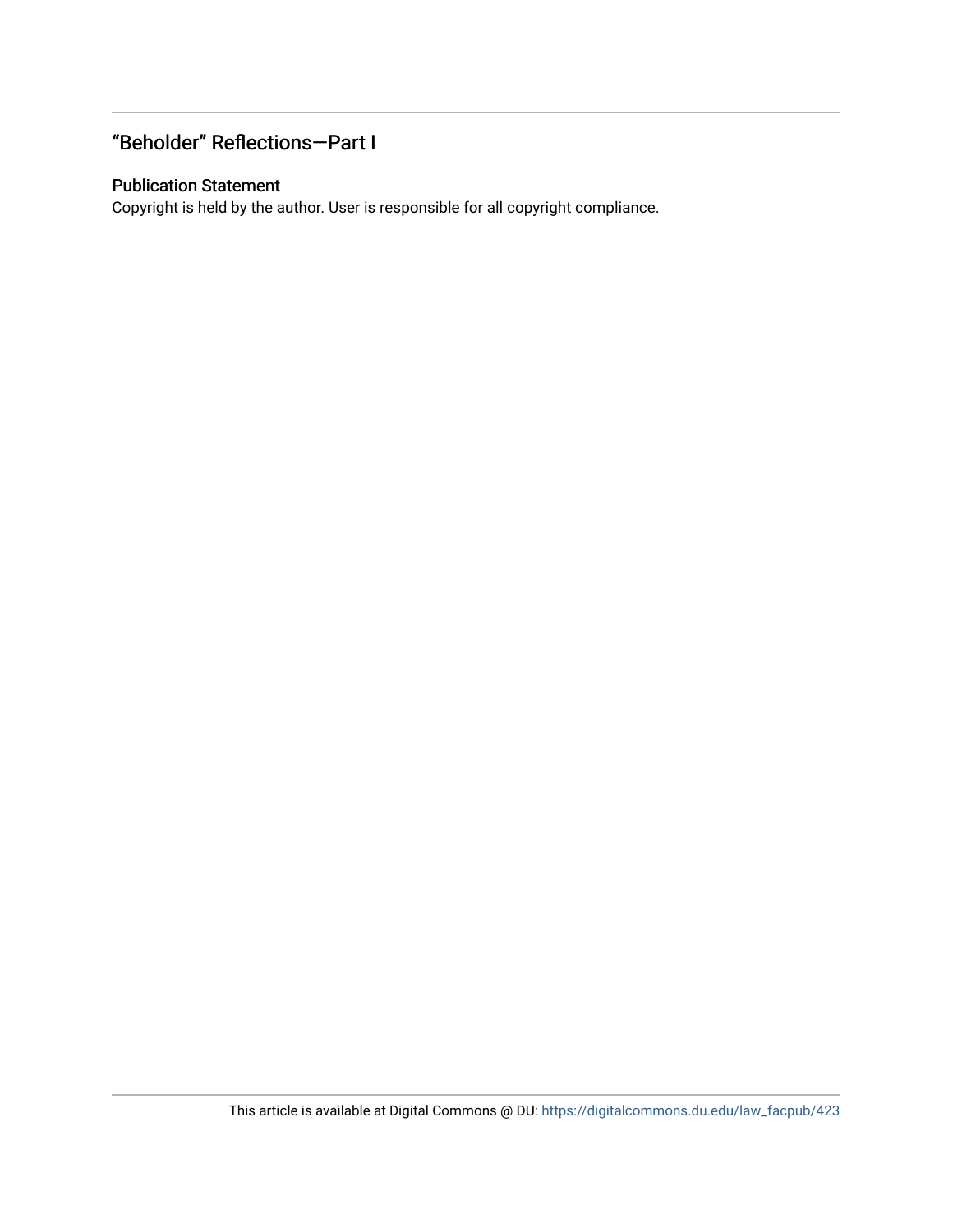

# **"Beholder" Reflections-Part I**

**by K.K. DuVivier** *©* **2006** KK DuVivier

'n the January 2006 Scrivener,<sup>1</sup> I sought advice from my readers: Is the perception of what constitutes good legal **I** writing in the eye of the beholder? By measuring reader reflections of the samples I posted in a survey online, I am attempting to answer this question.

Over the years, I have asked several judges what they prefer in persuasive briefs and have incorporated their responses in how I teach persuasive writing. However, responses from practitioners about their preferences for an objective legal analysis show much wider discrepancies.

Some law firms swear by a traditional office memorandum for reporting research results in an objective fashion. Others expect a more informal note to the files. Still others have told me their clients cannot afford to have associates writing memos, so there is no need to focus on the written form of an objective legal analysis. Overall, enough lawyers convinced me that they value objective legal analyses, $2$  so I designed my electronic survey to discern reader opinions about which writing techniques they preferred in this context.

Each of the two samples I used in the survey met basic standards for quality legal writing in an objective context. I chose them, however, because they illustrate different techniques advocated by legal writing texts. The survey helped identify factors legal writers should consider to adjust for different audience reactions. Because of space constraints, this column will address only the introduction section in the survey. Later columns will address feedback on the other portions of an objective legal analysis.

## **Survey Sample 1: Introduction to a Discussion Section of an Objective Memo** *Sample 1A*

Non-competition covenants in Colorado are governed by CRS **§** 8-2-113, which provides such covenants are generally void,

#### **DO YOU HAVE QUESTIONS ABOUT LEGAL WRITING?**

**K1K** DuVivier will be happy to address them through the *Scrivener* column. Send your questions to: kkduvivier@ law.du.edu or call her at **(303) 871-6281.**

unless they fall within one of the exceptions listed in the statute. As you directed, this memo discusses the following exceptions: (1) whether Travers qualifies as executive or management personnel; (2) whether Travers falls within professional staff; and (3) whether her employer's customer lists are trade secrets. CRS **§** 8-2-113(2). Western will likely establish that Travers qualifies as executive and management personnel and that the customer list is a trade secret, but not that Travers is part of the professional staff.

#### *Sample* **1B**

The Agreement is not enforceable under the provisions of the Colorado covenant not to compete statute ("Statute"). CRS **§** 8- 2-113(2) (2003). The Statute states that a covenant not to compete that restricts the right of a person from working for any employer will be void unless the contract is either between the employer and a member of the employer's executive and management personnel, or is for the protection of trade secrets. CRS **§** 8-2-113(2). There are two additional exceptions to the Statute. Id. However, the senior partner has directed that only the management and executive personnel exception ("Management Exception") and the exception for the protection of trade secrets ('"Trade Secrets Exception") apply. *Id.* The senior partner also has determined that Travers is not staff to executive or management personnel. *Id.*

The Agreement has the required elements of a covenant not to compete. Western must prove that the covenant is enforceable under the Statute. Thus, Western must establish that Travers worked as management personnel or demonstrate that Western's client information is a trade secret under the



*KK DuVivier is an Assistant Professor and Director of the Lawyering Process Program at the University of Denver Sturm College of Law.*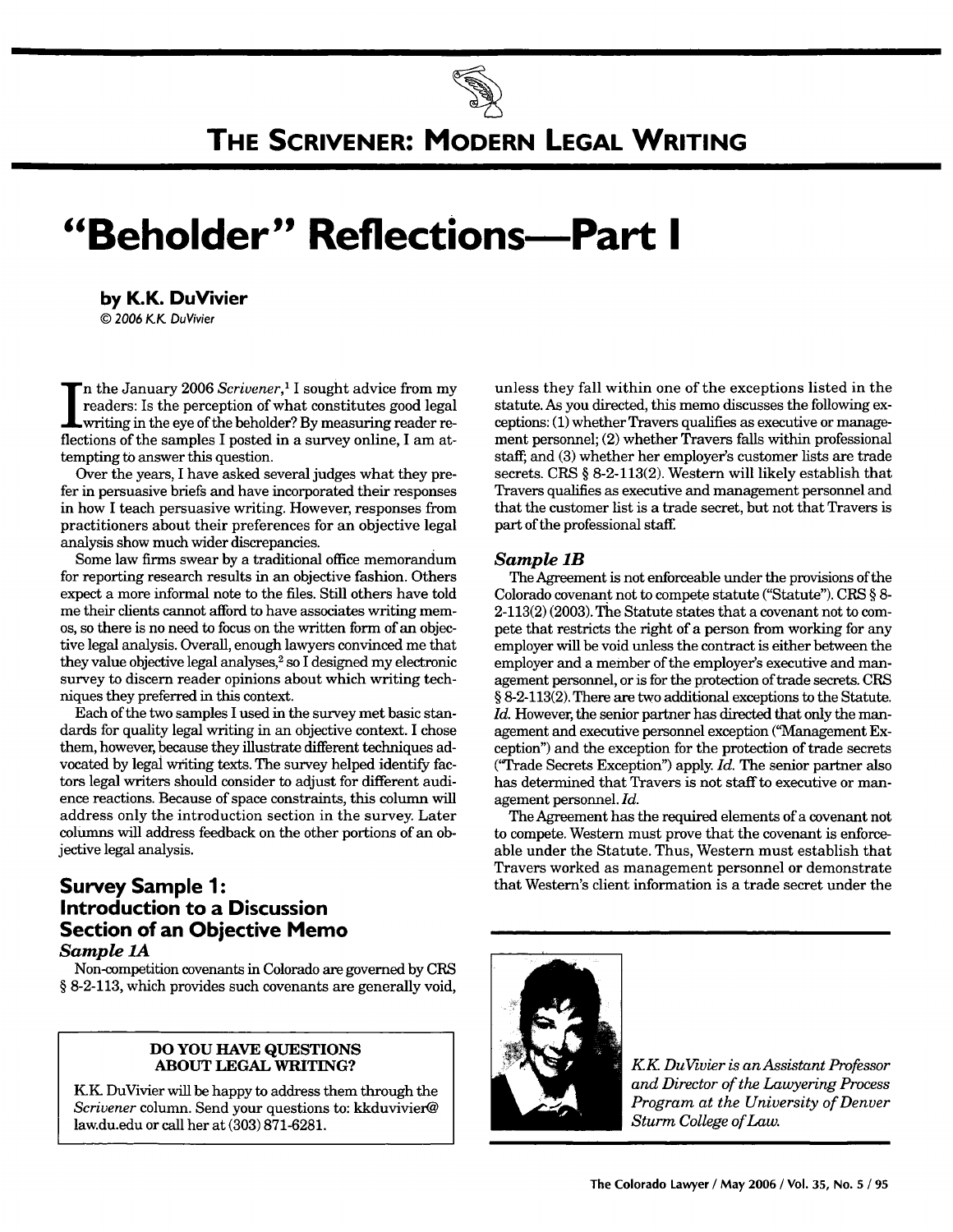Colorado Uniform Trade Secrets Act **("UTSA").** CRS § 7-74-102 (2004). Whether an employee satisfies the Management Exception and whether an employment contract is subject to the Trade Secrets Exception are questions of fact for the trial court. *Porter Indus., Inc. v. Higgins,* 680 P.2d 1339, 1342 (Colo.App. 1984); *Network Telecomm. v. Boor-Crepeau,* 790 **P2d** 901,902 (Colo.App. 1990). Travers is not management personnel, and the Agreement is not subject to the Trade Secrets Exception under the Statute.

## **Reader Reflections**

First, the survey asked readers to comment on which sample they preferred and why. Twice as many readers preferred Sample **1A** to Sample lB. These readers said that Sample **1A** was more "direct" and "concise." In addition, the survey asked readers to comment on devices the writers used in the samples, including:

1) numbering the components in the discussion;

- 2) defining terms in parentheses with capital letters; and
- 3) citing to both *Porter and Network* in the introduction section of the memo.

## *Numbering the Components*

The respondents universally liked the use of numbering in Sample **1A** to let them know where the discussion was headed. One reader said it helped him "visualize the points" and gave "a frame of reference." Many readers said they strongly encourage use of this technique and think it is appropriate in almost every introductory paragraph because of the precision it conveys.

## *Defining Terms*

Reader responses also were fairly consistent about the technique of defining terms: the majority liked it in general, but agreed that "Sample 1B goes too far." Those who favored the technique said a defining term is necessary only **"if** there might be any confusion." Creating formal definitions for terms also is helpful when "the writing is a demand letter or some other writing in which precision is important, but the addressee's opinion about it is not."

However, most of the survey responders had negative opinions about how Sample 1B defined terms. Several of the commentators noted that the definitions in Sample 1B were unnecessary and overused. They were "distracting," and two readers went so far as to explicitly label the parenthetical definitions in Sample 1B as "annoying." One reader's reaction was even stronger, concluding that "[d] efining terms with capital letters is pretentious."

Overall, the responses suggest legal writers should use parenthetical definitions sparingly and only in appropriate situations. Defining terms may be helpful to make an exchange with another lawyer precise, but "[i]f the audience is a lay person, like an addressee of a letter, then there should not be this way of defining because it creates too much of a distance with the audience." Also, the writer can "reduce the clutter and distraction factor" of these definitions by "dispensing with the quotation marks."3

## *Citing to* **Porter** *and* **Network**

The second-to-last sentence of Sample 1B contains what many legal readers recognize as a string cite-a citation to more than one authority in a single citation sentence. A few readers did not object to this string citation, but several were confused by the use of two cases here, and approximately twothirds were put off by any citations to cases in the introductory paragraph. The majority said that they "usually don't cite to precedent in the conclusion and recommendations section," noting that such cites are "unnecessary and distracting" at this point of the analysis. Instead, these readers recommended saving the citations for the body of the analysis.

Even if a citation might be appropriate in the Introduction, the readers stated that they would use only one case instead of a string cite: "[I]f the point is settled law, then I use the most persuasive (highest court/most recent decision)." Furthermore, citing to more than one authority in this context created confusion: "I assumed the author cited two cases because one addressed one of the two issues and the other addressed the other issue. If that's correct, it would have been helpful to include parentheticals to that effect, such as '(Management Exception)' and '(Trade Secret Exception)."

## **Conclusion**

In the July *Scrivener,* I will address reader responses to the rule portion of an objective legal analysis. If you are interested in having your opinion counted, you may still weigh in by completing the survey at http://www.surveymonkey.com/s.asp?u= 104991488234.

Finally, please help me applaud those readers who already expended the mental energy to complete the survey. Although the sample was not large, there were enough responses to discern some trends. In addition, the quality of the sampling was excellent: the average time of practice experience for those responding was twenty years. Without friends like these who are generous enough to dedicate their time, those of us who care about whether our writing is effective would not have the information we need to improve. We owe these people a big thank-you.

#### **Notes**

1. K.K. DuVivier, "Eye of the Beholder," 35 *The Colorado Lawyer 91* (Jan. 2006).

2. I count on my readers to give me advice on the latest writing trends in legal practice. Our students write objective legal memoranda, client letters, and persuasive briefs, so please let me know if you recommend other alternatives.

3. The traditional format for defining terms also requires "hereinafter" in the parenthesis. *The Bluebook: A Uniform System of Cita*tion (Columbia Law Review Ass'n *et al.* eds., 18th ed. 2005) at **66-67. E**

## **Articles Wanted: Health Law**

*The Colorado Lawyer* is seeking substantive law articles addressing issues of interest to practitioners in the field of health law. Please contact Tracy Rackauskas, Legal Editor, at (303) 824-5326 or tracyr@cobar.org. **CLE credits are available.**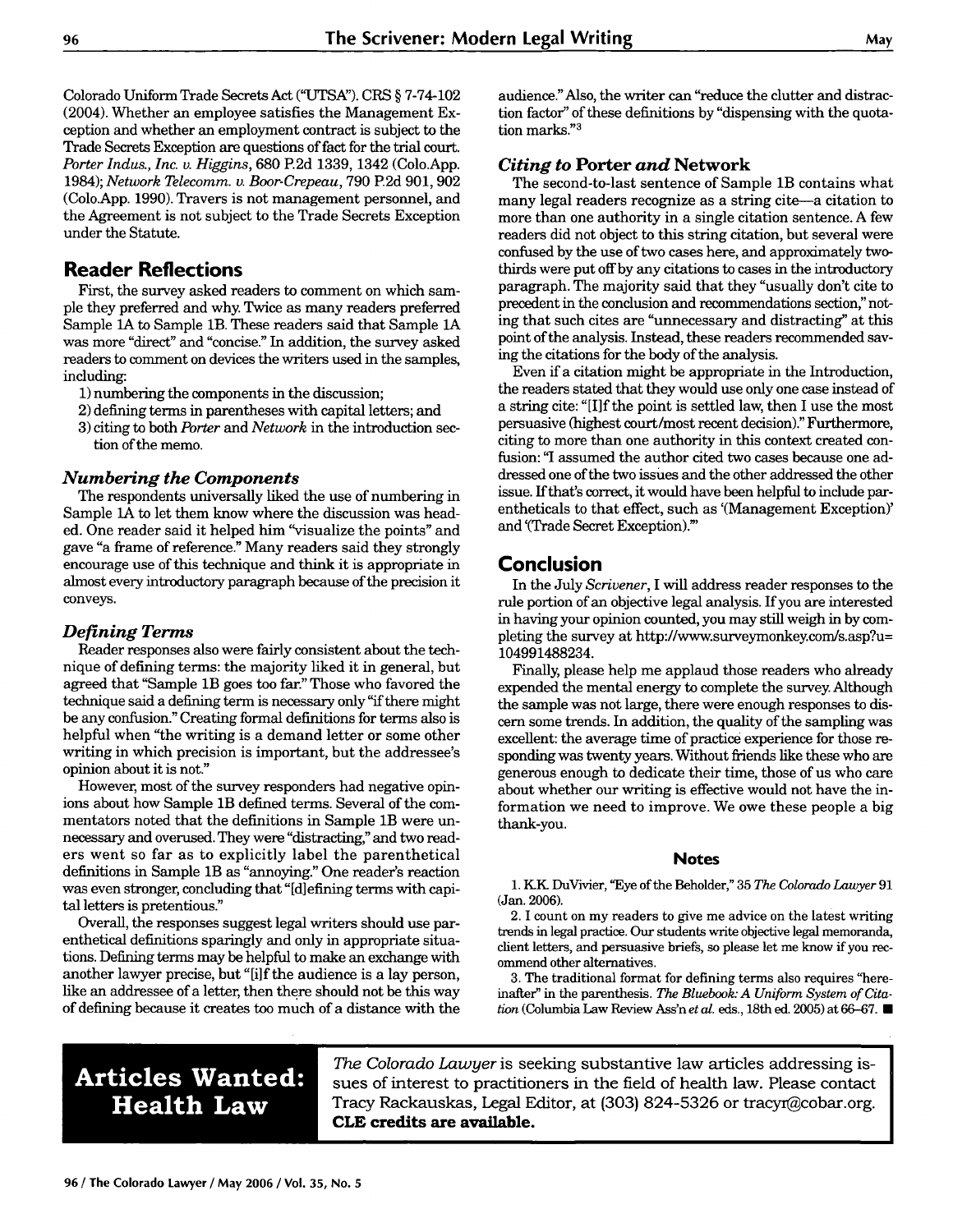Calling All Authors!

The Colorado Lauver seeks attorney-authors to write substantive legal articles to help educate their peers. Contact a Legal Editor listed about writing an article in your area of interest. Visit www.cobar.org. Click on "The Colorado Lawyer," then "How to write for The Colorado Lawyer." Contact Tracy Rackauskas with questions: tracyr@cobar.org, (303) 824-5326.

#### **Alternative Dispute Resolution**

Jim Stone (303) 534-1254 istone1672@aol.com Jonathan Boonin (303) 413-1111 iboonin@warren-boonin.com

#### **Business Law**

Dave Steigerwald (719) 475-0097 dpsteig@sparkswillson.com Rob Fogler  $(303)$  825-4200 rfooler@ksrlaw.com Curt Todd (Bankruptcy Law) (303) 292-1200 ctodd@lrflegal.com

#### **The Civil Litigator**

**Eric Bentley**  $(719)$  473-3800 eric.bentley@hro.com Don Kelso (303) 861-7000 donald.kelso@hro.com

#### **Construction Law**

Jim Bain  $(303) 290 - 6600$ jamesbain@bbhlegal.com

#### **Criminal Law**

**Leonard Frieling**  $(303) 666 - 4064$ lfrieling@lfrieling.com Morris Hoffman, Judge for the Second Judicial District Court, Denver

#### **Elder Law**

John J. Campbell (303) 290-7492 jcampbell@jjcelderlaw.com Jennifer S. Gormlev (303) 783-9600 jsg3366@aol.com

#### **Family Law** Gretchen Aultman

(303) 830-7000 gaultman@bwsm.com Family Law (cont.) Marie Avery Moses (303) 623-1130 marmoses@msn.com

#### **Government and**

**Administrative Law** Carolynne White (Local)  $(303)$  223-1100 cwhite@bhf-law.com **Tiffany Bleau** (720) 913-8060 twbleau@vahoo.com Brad Bailey (State & Federal) (303) 795-3725 bbailey@littletongov.org

#### **Health Law**

Jennifer Forsyth  $(303)$  824-4344 jforsyth@wsteele.com Casey Frank  $(303)$  202-1001 letters@casevfrank.com

#### **Intellectual Property and Technology Law**

Nathaniel T. Trelease (720) 937-9930 ntrelease@webcredenza.com Jim Brogan (720) 566-4190 ibrogan@cooley.com Wayne Stacy  $(720)$  566-4000 wstacy@cooley.com

## **Juvenile Law**

Ellen Toomey-Hale  $(303)$  907-7598 ToomevHale@aol.com Barbara J. Shaklee (720) 944-2965 barbara.shaklee@dhs.co.denver.co.us

**Labor and Employment Law** John Husband (303) 295-8228 ihusband@hollandhart.com

#### **Natural Resource and Environmental Law**

Melanie J. Granberg (Environmental Law) (303) 572-0050 mgranberg@gcgllc.com Kevin Kinnear (Water Law) (303) 443-6800 kkinnear@pbblaw.com Joel Benson (Mineral Law) (303) 892-9400 Joel.Benson@dgslaw.com

## **Professional Conduct and**

**Legal Ethics** Susan Bernhardt (303) 864-1000 sbernhardt@nmkb.com

#### **Real Estate Law**

**Steve Sommers** (303) 223-1100 ssommers@bhf-law.com

#### **Tax Law**

**Larry Nemirow** (303) 892-7443 larry.nemirow@dgslaw.com John A. Warnick (303) 861-7000 warnici@hro.com

#### **Tort and Insurance Law** Will Godsman (303) 455-6900

wgodsman@qwest.net

#### **Trust and Estate Law** David Kirch (303) 671-7726 dkirch@qwest.net

## **Workers' Compensation Law**

Thomas L. Kanan, Jr. (303) 293-8800 tkanan@mdmlawco.com Ralph Ogden  $(303)$  399-5005 IrishCorky@aol.com